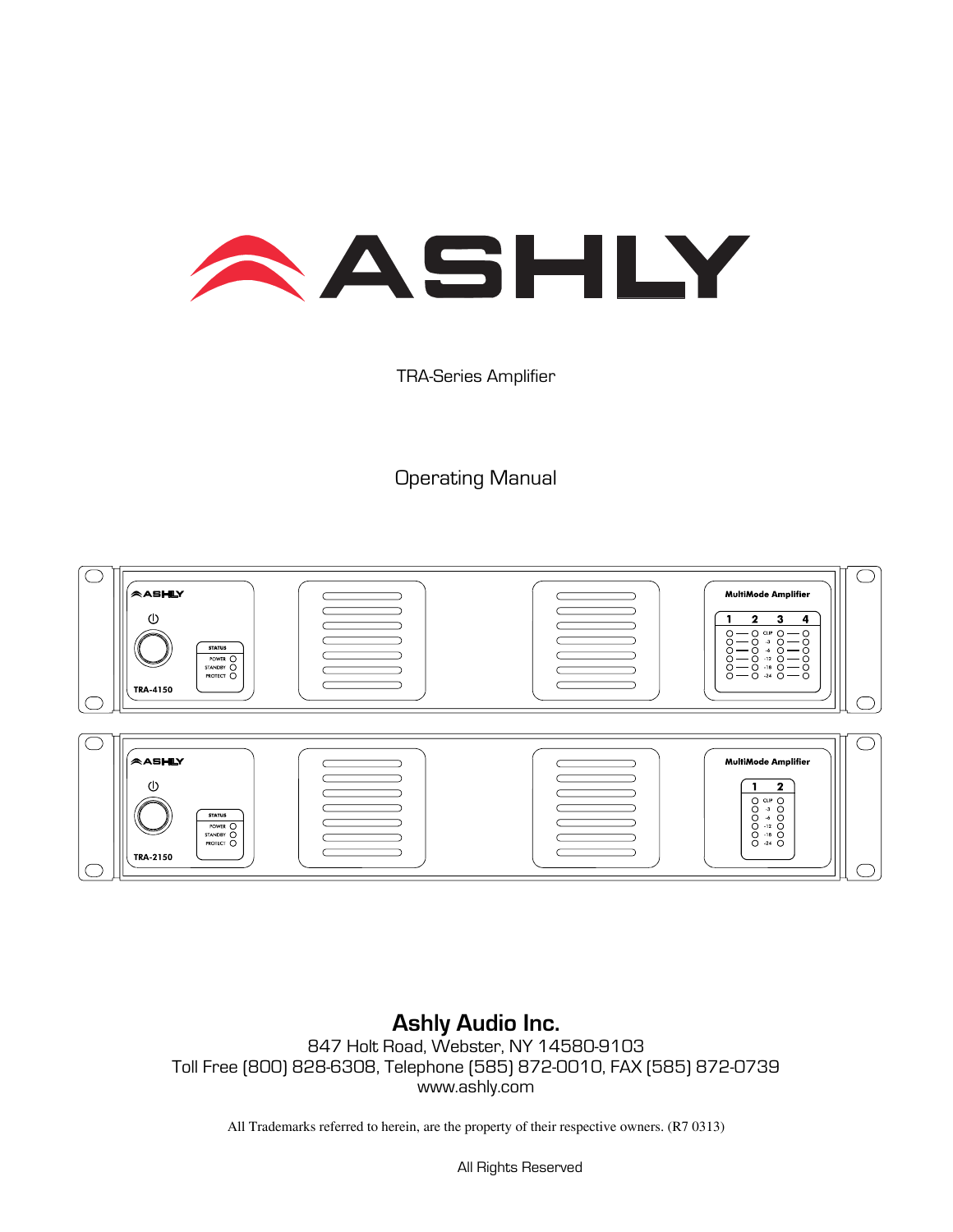#### Important Safety Instructions - 2

#### Introduction - 3

The TRA Series - 4

Physical Description - 5

Installation - 6

Operation - 8

Troubleshooting - 9

Spec Table - 10

Dimensions - 11

Warranty - 12

#### This manual uses a

*Perpetual Table Of Contents*. Each page has a copy of the manual's contents in a gray box just like this one. The section you are in will always be bold with the other sections "grayed out." The feature allows you to jump directly to another section without having to return to a Table Of Contents page.

## Important Safety Instructions Consignes de sécurité à lire attentivement

This power amplifier can produce dangerous output voltage, power and sound pressure levels. In order to minimize the risk of injury, damage, or hearing loss, please read the entire owner's manual.

Cet amplificateur de puissance peut produire un voltage et une pression acoustique qui pourrait être dangereuse ou pourrait meme causer des problêmes ou perte accuité auditive. Consultez le manuel d'instruction et observez les consignes.



*The lightning flash with arrowhead symbol, within an equilateral triangle, is intended to alert the user to the presence of uninsulated "dangerous voltage"*  within the product's enclosure that may be of sufficient magnitude to constitute a<br>risk of electric shock to persons. The exclamation point within an equilateral *triangle is intended to alert the user to the presence of important operating and maintenance instructions in the literature accompanying the device.* 

- 1. Read these instructions.
- 2. Keep these instructions.
- 3. Heed all warnings.
- 4. Follow all instructions.
- 5. To reduce the risk of fire or electric shock, do not expose this apparatus to rain or moisture.
- 6. Do not use this apparatus near water.<br>7. Clean only with dry cloth.
	- Clean only with dry cloth.
- 8. Do not block any ventilation openings. Install in accordance with the manufacturer's instructions.
- 9. Do not install near any heat sources such as radiators, heat registers, stoves, or other apparatus (including amplifiers) that produce heat.
- 10. Do not defeat the safety purpose of the polarized or grounding-type plug. A polarized plug has two blades with one wider than the other. A grounding type plug has two blades and a third grounding prong. The wide blade or the third prong are provided for your safety. If the provided plug does not fit into your outlet, consult an electrician for replacement of the obsolete outlet.
- 11. Protect the power cord from being walked on or pinched particularly at plugs, convenience receptacles, and the point where they exit from the apparatus.
- 12. Only use attachments/accessories specified by the manufacturer.
- 13. Use only with the cart, stand, tripod, bracket, or table specified by the manufacturer, or sold with the apparatus. When a cart is used, use caution when moving the cart/apparatus combination to avoid injury from tip-over.
- 14. Unplug this apparatus during lightning storms or when unused for long periods of time.
- 15. Refer all servicing to qualified service personnel. Servicing is required when the apparatus has been damaged in any way, such as power-supply cord or plug is damaged, liquid has been spilled or objects have fallen into the apparatus, the apparatus has been exposed to rain or moisture, does not operate normally, or has been dropped.

*Le symbole de la flèche dans un triangle équilateral symbolisant la foudre est prévu pour sensibiliser l'utilisateur à la présence de tension de voltage non isolée à l'intérieur de l'appareil. Elle pourrait constituer un danger de risque de décharge électrique pour les utilisateurs. Le point d'exclamation dans le triangle équilatérale alerte l'utilisateur de la présence de consignes qu'il doit d'abord consulter avant d'utiliser l'appareil.* 

- 1. Lisez ces instructions.
- 2. Conservez ces instructions.
- 3. Observez les avertissements.
- 4. Suivez ces instructions.
- 5. Pour réduire le risque de feu ou la décharge électrique, ne pas exposer cet appareil pour pleuvoir ou l'humidité.
- 6. Ne pas utiliser l'appareil près de l'eau.
- 7. Le nettoyer à l'aide d'un tissus sec.
- 8. Ne pas bloquer les ouvertures de ventilation, installer selon les consignes du fabricant.
- 9. Eloigner des sources de chaleur tel: radiateurs, fourneaux ou autres appareils qui produisent de la chaleur.
- 10. Ne pas modifier ou amputer le système de la mise à terre. Une prise avec mise à terre comprend deux lames dont une plus large ainsi qu'une mise à terre: ne pas la couper ou la modifier. Si la prise murale n'accepte pas la fiche, consulter un électricien pour qu'il remplace la prise désuète.
- 11. Protéger le cordon de secteur contre tous bris ou pincement qui pourraient l'endommager, soit à la fiche murale ou à l'appareil.
- 12. N'employer que les accessoires recommandés par le fabricant.
- 13. N'utiliser qu'avec les systèmes de fixation,chariots, trépied ou autres, approuvés par le fabricant ou vendus avec l'appareil.
- 14. Débrancher l'appareil lors des orages électriques ou si inutilisé pendant une longue période de temps.
- 15. Un entretient effectué par un centre de service accrédité est exigé si l'appareil a été endommagé de quelque façon: si il a été exposé à la pluie,, l'humidité ou s'il ne fonctionne pas normalement ou qu'il a été échappé.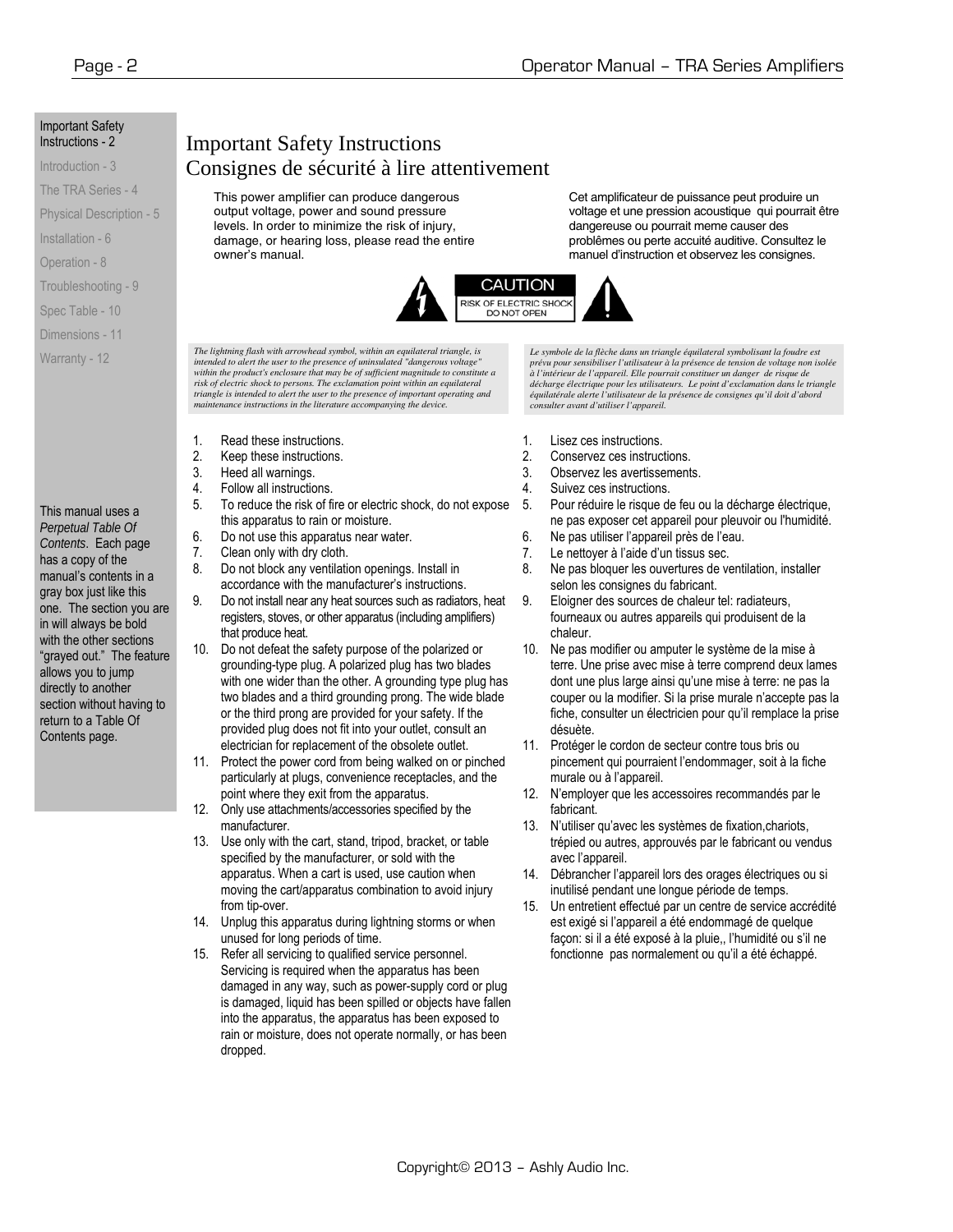### **Introduction**

Congratulations on your purchase of an Ashly TRA-Series amplifier. The TRA-Series is made up of high-efficiency, amplifiers incorporating the latest technologies. We are confident that you will be pleased with the high performance, superb sound quality, reliability, and more.

### **About Ashly**

Ashly Audio was founded in 1974 by a group of recording engineers, concert sound professionals, and electronics designers. The first products were elaborate custom consoles for friends and associates, but business quickly spread to new clients and the business grew. The philosophy we established from the very beginning holds true today: to offer only the highest quality audio tools at an affordable cost to the professional user – ensuring reliability and long life. More than thirty years later, Ashly remains committed to these principles.

Ashly's exclusive Five Year, Worry- Free Warranty remains one of the most liberal policies available on any commercial- grade product. The warranty covers every product with the Ashly brand name, and is offered at no extra cost to you, our customer.

#### **FCC Compliance**

This device complies with part 15 of the FCC Rules. Operation is subject to the following two conditions:

- 1. This device may not cause harmful interference
- 2. This device must accept any interference received, including interference that may cause undesired operation.

*Note: This equipment has been tested and found to comply with the limits for a Class B digital device, pursuant to part 15 of the FCC Rules. These limits are designed to provide reasonable protection against harmful interference in both a commercial and residential installation. This equipment generates, uses and can radiate radio frequency energy and, if not installed and used in accordance with the instructions, may cause harmful interference to radio communications. However, there is no guarantee that interference will not occur in a particular installation. If this equipment does cause harmful interference to radio or television reception, which can be determined by turning the equipment off and on, the user is encouraged to try to correct the interference by one or more of the following measures:* 

*- Reorient or relocate the receiving antenna.* 

*- Increase the separation between the equipment and receiver.* 

*- Connect the equipment into an outlet on a circuit different from that to which the receiver is connected.* 

*- Consult the dealer or an experienced radio/TV technician for help.*

Important Safety Instructions - 2

#### Introduction - 3 About Ashly **Safety** FCC Compliance

The TRA Series - 4 Physical Description - 5 Installation - 6 Operation - 8 Troubleshooting - 9 Spec Table - 10 Dimensions - 11 Warranty - 12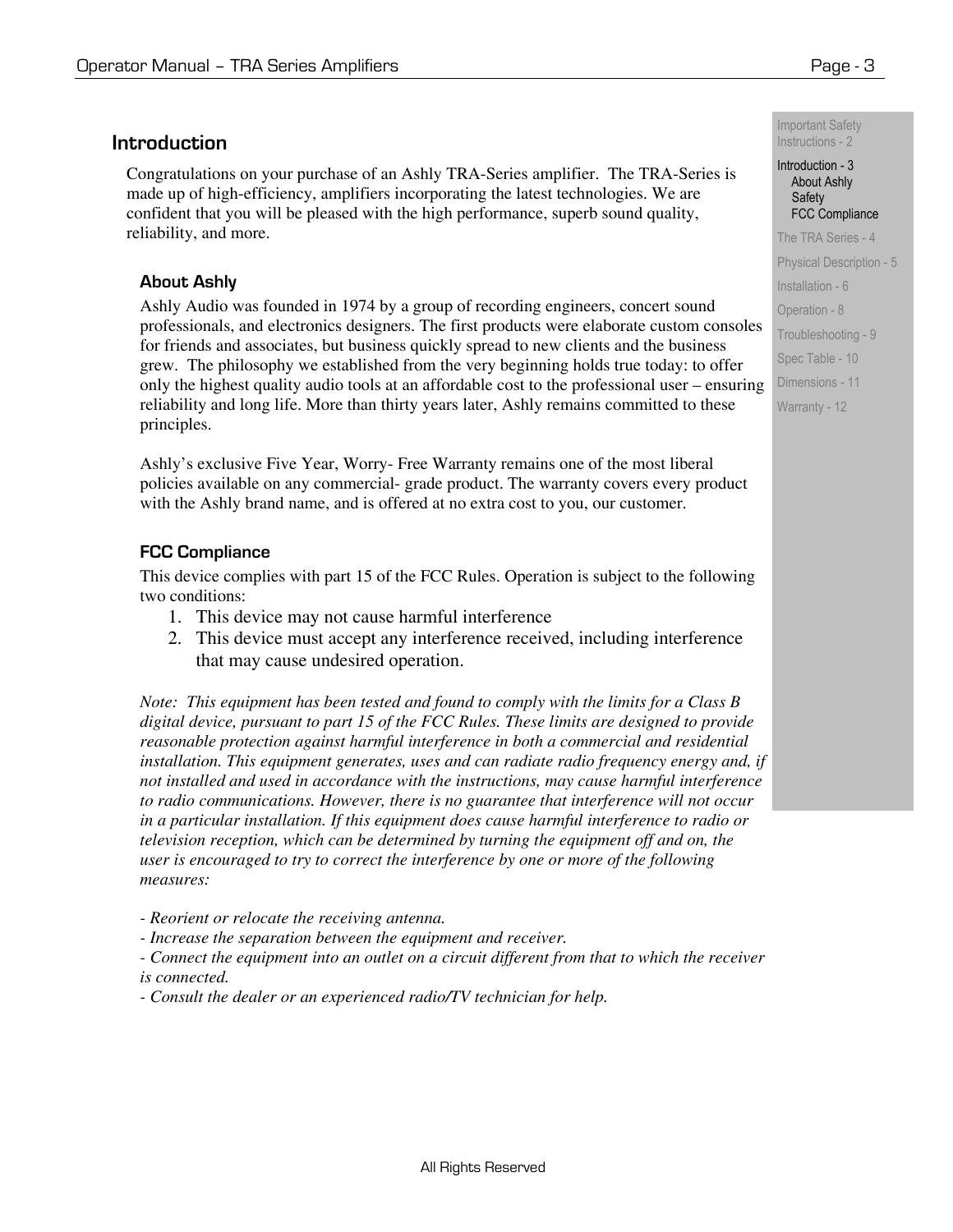#### Important Safety Instructions – 2

Introduction - 3 The TRA Series - 4 **Protection** 

Physical Description - 5

Installation - 6

Operation - 8

Troubleshooting - 9

Spec Table - 10

Dimensions - 11

Warranty - 12

## **The TRA Series**

TRA-Series amplifiers are high-efficiency, amplifiers incorporating the latest amplifier technologies.

The series provides a power range of 75 to 150 watts per channel at 4 ohms (20Hz-20kHz, 1% THD). The TRA series is available in 2 and 4 channel versions at two power points. All models will drive 4 or 8 ohm loads as well as 25V, 70V, and 100V constant voltage lines. All models are 2RU, with the two and four channel versions weighing 19.5 pounds and 29.5 pounds respectively. All TRA amplifiers utilize a state-of-the-art, efficient, high speed switched mode power supply and offer remote power on/off among the standard features.

| TRA-Series Power Ratings (per channel) |      |               |                         |  |  |  |  |  |
|----------------------------------------|------|---------------|-------------------------|--|--|--|--|--|
|                                        |      | <b>Stereo</b> | <b>Constant Voltage</b> |  |  |  |  |  |
| Model                                  | 8Ω   | 4Ω            | 25/70V/100V             |  |  |  |  |  |
| <b>TRA-2075</b>                        | 40 W | 75 W          | 75 W                    |  |  |  |  |  |
| <b>TRA-4075</b>                        | 40 W | 75 W          | 75 W                    |  |  |  |  |  |
| TRA-2150                               | 80 W | 150 W         | 150 W                   |  |  |  |  |  |
| <b>TRA-4150</b>                        | 80 W | 150W          | 150 W                   |  |  |  |  |  |

Input connections are via 3-pin Euroblock connectors.

Output connectors are screw terminal strips.

Controls on the rear panel include: Gain and channel attenuation.

### **Protection**

TRA-Series Amplifiers come standard with several protection circuits:

- a **Output over-current protection** The output current is limited to safe levels regardless of load.
- $\chi$  **DC output protection -** The amplifier is switched off if more than 2 volts of dc is present on the output. The amplifier will automatically restart after 5 seconds (if no fault remains). The protect LED is lit as well as the clip LED of the affected channel(s).
- $M$  **Main supply rail overvoltage protection -** The amplifier is switched off if the main supply rails have too high of a voltage. The amplifier will automatically restart after 5 seconds (if no fault remains). The protect LED is lit as well as the clip LED of the affected channel(s).
- $\chi$  **Chassis internal temperature monitoring -** The amplifier is switched off when the internal ambient temp reaches 70<sup>°</sup> C. The amplifier will again switch on when the internal ambient temp reaches 55º C. The protect LED is lit as well as the clip LED of ALL channels.
- $\chi$  **Inrush limiting -** The turn-on current is limited. This is active during initial startup as well as when exiting standby mode.
- $\mathcal M$  **Mains fuse** There is a 5 amp time delay fuse.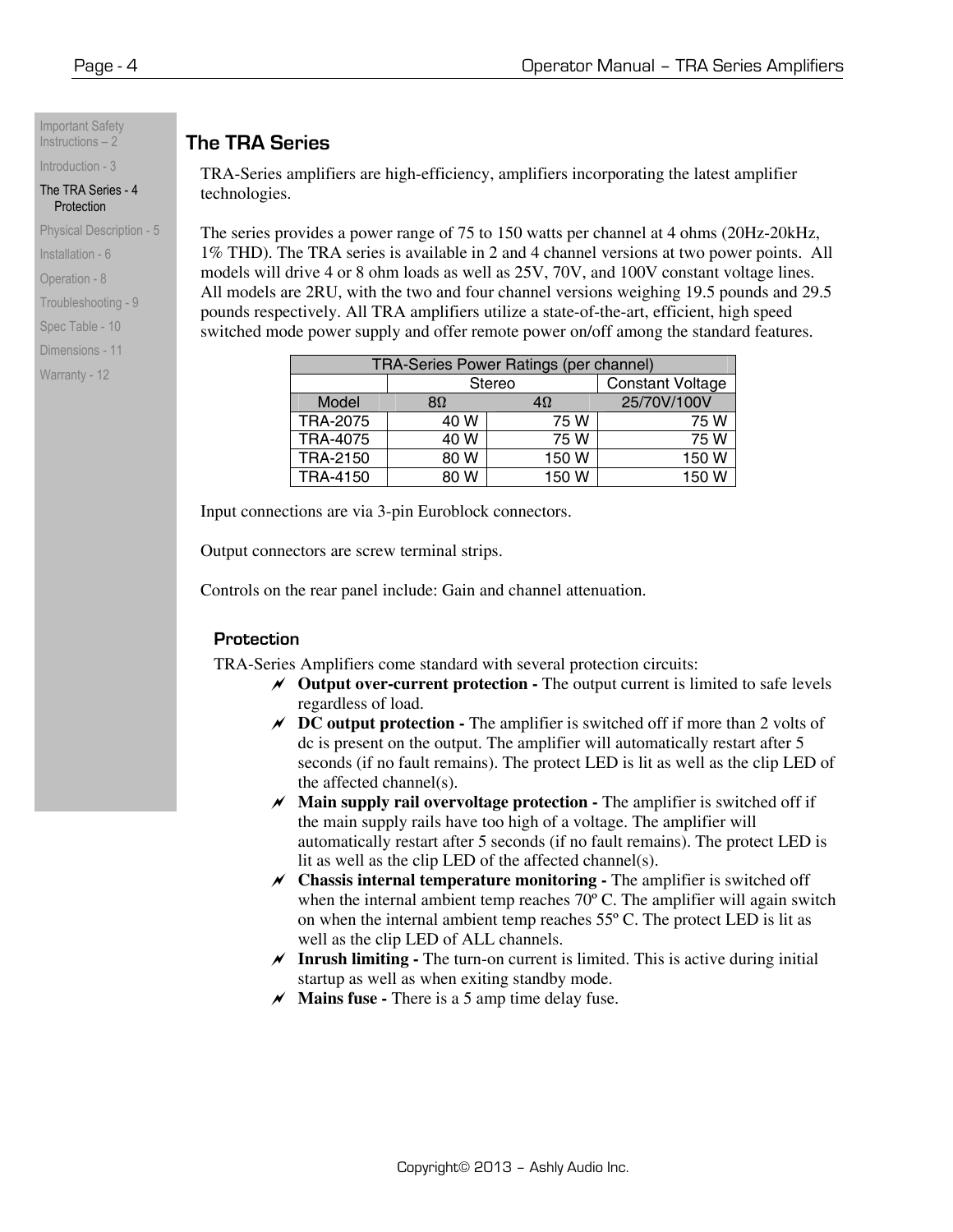

TRA-Series models generally have the same physical design, though there are obvious differences between two and four channel versions. The model number is indicated on the left side of the front panel

#### **Amplifier Front Panel**



- 1. **Mounting Holes** For rack mounting. 2. **Power Switch** – Switches the unit on or off
- 3. **Status LEDs** Indicate status of Power,
- Standby, and Protect

**Amplifier Rear Panel** 

4. **Air Vents**

5. **Channel LEDs** – The Sig LED will begin to light when the output voltage reaches approximately 0.3 volts. When clipping occurs the Clip LED will light.

Important Safety Instructions – 2

Introduction - 3

#### The TRA Series - 4

#### Physical Description - 5 Front Panel Rear Panel

Installation - 6

Operation - 8

Troubleshooting - 9

Spec Table - 10

Dimensions - 11

Warranty - 12

Channel 2 Channel 3 Channel **AARUIY**  $\boxed{23}$   $\boxed{000}$   $\downarrow$ 읇⊫  $\epsilon$  $\mathbb{R}^{\mathbb{D}}$  $\begin{array}{c} \square \end{array}$ ค 6

Terminals marked with are HAZARDOUS LIVE. External wiring to these terminals/ connectors requires installation by trained personnel, or premanufactured cables

- 1. **3-Pin Euroblock Input Connectors** These connectors are used for all input signals.
- 2. **Gain Switch** sets the amplifier gain to +36dB or +26dB sensitivity.
- 3. **Channel Attenuators**  These knobs adjust the attenuation of the input signal of each channel from  $\infty$  to 0. *Items 1-4 are identical on all channels of all*
- *TRA-Series amplifiers, 2 or 4 channel.*  4. **Standby Connector** – This 2-Pin Euroblock connector provides for remote standby switching. The Power switch must be in the On position for the Standby connector to be active.
- 5. **Delay Switches** These switches provide turn on delay when the Standby connector is used. The switches are additive, providing as much as 7.5 seconds of delay
- 6. **Screw Terminal Output Connectors** These connectors provide the output signal for each channel. The positive  $4/8 \Omega$  (+) and negative (-) connectors should be used for low-impedance applications. For constant voltage 70V or 100V applications, connect the negative wire (-) of your system to the C (common) terminal and the positive (+) wire to the appropriate Constant Voltage output. For 25V, wire as shown.
- 7. **Mains Connector** Connection to the mains is via this 3-Prong IEC connector

WARNING: Do not remove the mains connector ground.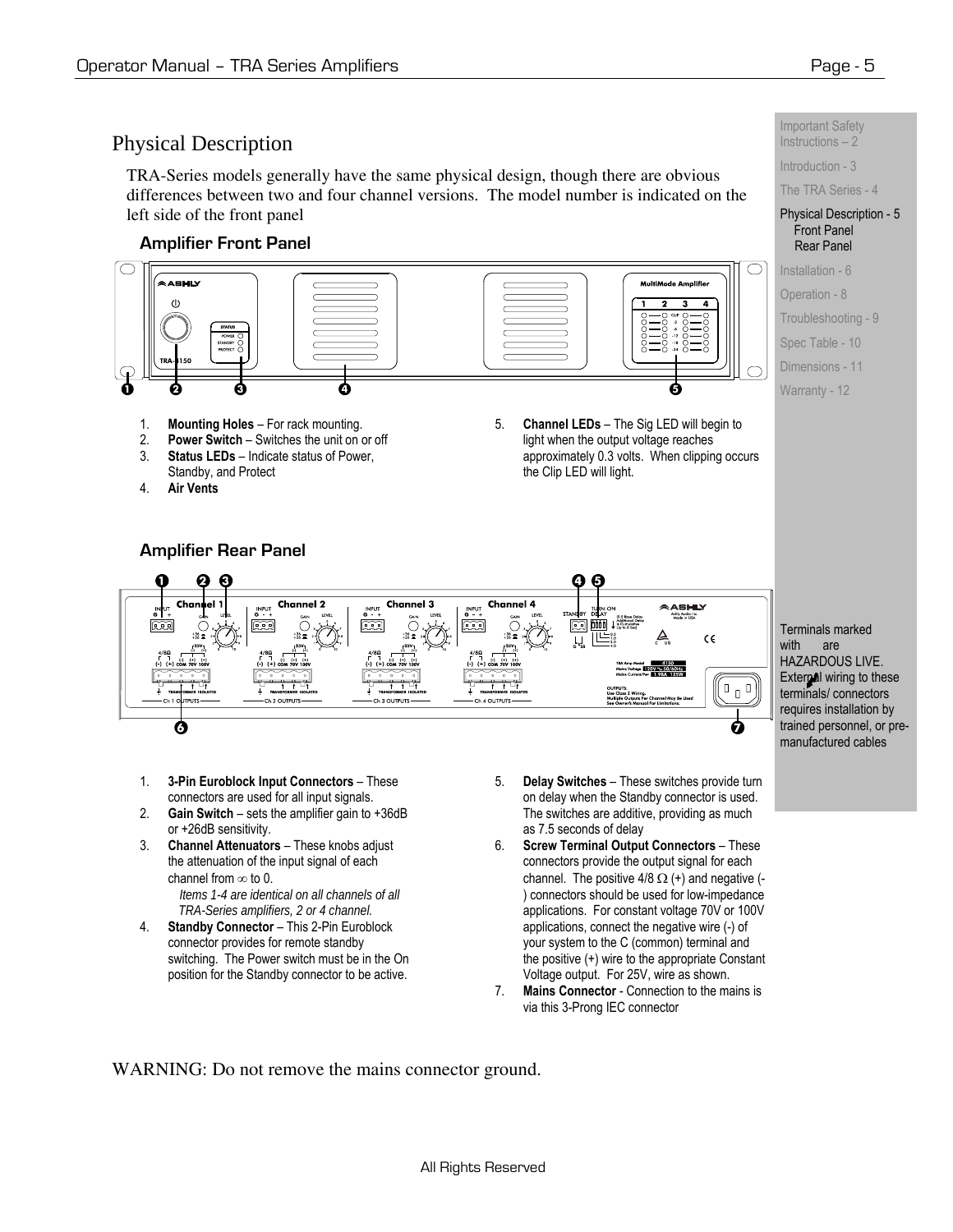Important Safety Instructions  $-2$ 

Introduction - 3

The TRA Series - 4

Physical Description - 5 Front Panel Rear Panel

Installation  $-6$ Requirements

Typical Applications Connectors & Polarity

Operation - 8

Troubleshooting - 9

Spec Table - 10

Dimensions - 11

Warranty - 12

### Installation

TRA-Series amplifiers are designed for use in both fixed and mobile sound systems. Each amplifier is shipped (unless otherwise specified) with the following factory settings:

| Front panel:           | Rear panel:              |
|------------------------|--------------------------|
| On/Off Switch = Off    | Gain Selector = $+26$ dB |
| Attenuators = $\infty$ |                          |

Before connecting to mains power, make sure that the switches are set to the configuration needed for your particular application. Always switch the amplifier off before making any changes to the settings. Failure to do so could result in damage to the unit or other components in your system. **CAUTION:** When mounting or connecting the amplifier, always disconnect it from the mains. Use four screws and washers when mounting the amplifier to the front rack rails. Rear support is also recommended, especially for mobile or touring use. To reduce the risk of fire or electric shock, do not expose this apparatus to rain or moisture.

#### **Requirements**

TRA-Series amplifiers have specific physical, electrical and signal requirements for proper operation. These requirements will vary depending on your specific application, setup, and the settings on the amplifier. When setting up and testing your system, please take special care to double check all connections and settings. Please refer to the specifications section of this manual for specific input, output and other figures.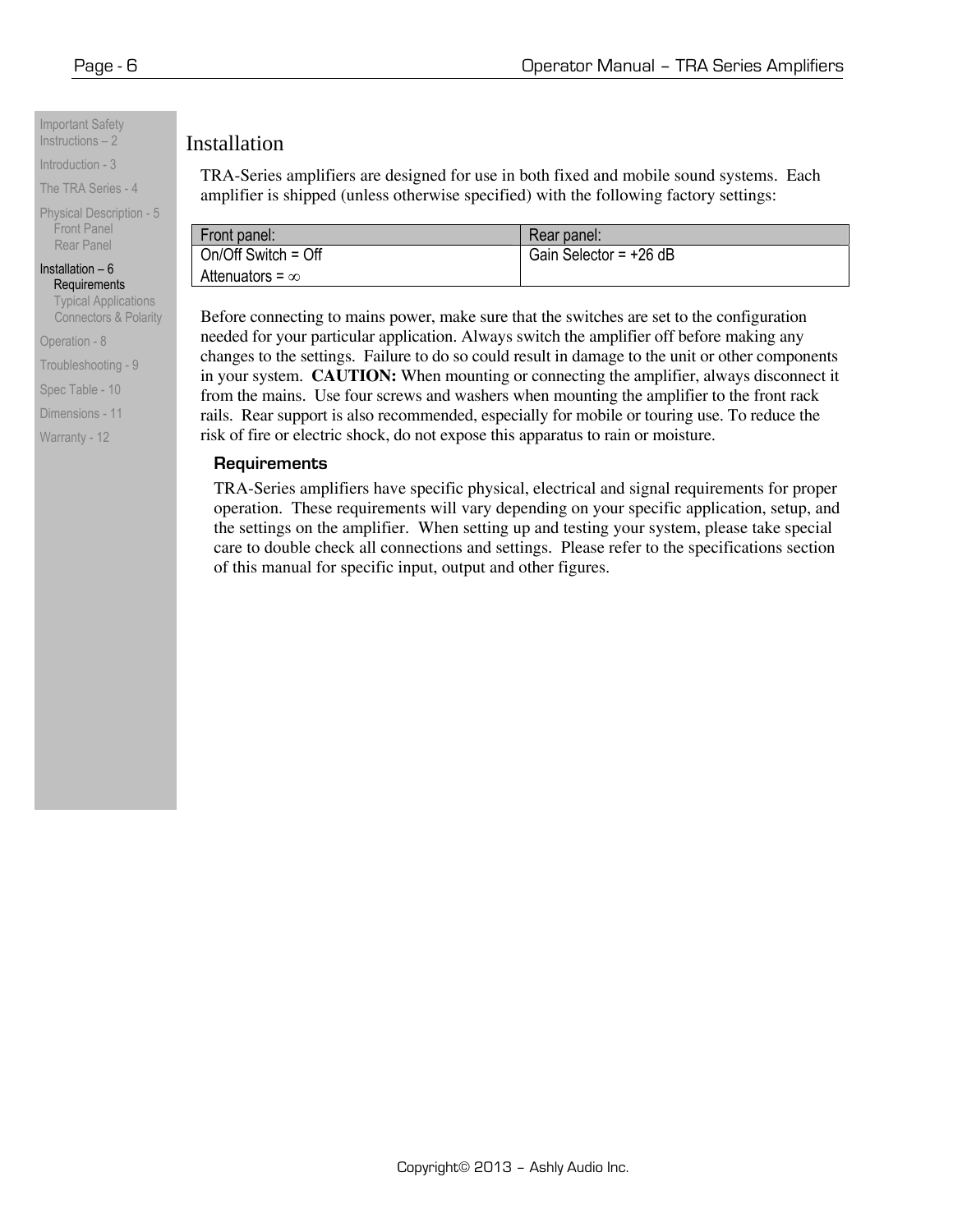

TRA-Series amplifiers offer many output options. In this illustration, the 4-channel amplifier is receiving two stereo signals and is driving two pairs of stereo speakers.



TRA-Series amplifiers are specifically designed to drive transformer isolated 25V, 70V, or 100V constant voltage (CV) lines. This illustration example shows a 4 channel TRA driving a 70V CV line and 25V line (with two channels still available). Always make sure that the total wattage draw from all the speakers on a CV line does not exceed the rated output of the channel to which they are connected.

### **Connectors & Polarity**

TRA-Series amplifiers utilize professional euroblock audio connectors. For the inputs, 3 pin Euroblock connectors are utilized with their polarity clearly marked on the amplifier's rear panel. Outputs are also euroblock connectors, with polarity clearly marked on the chassis.

**NOTE**: It is possible to simultaneously drive loads connected to the 8/4 ohm output AND the 25/70/100 volt outputs of a particular amplifier channel. However, care must be taken to ensure that the combined load is not less that the 4 ohm maximum. If you are unsure as to how to determine the combined load, please contact Ashly.

Important Safety Instructions – 2 Introduction - 3 The TRA Series - 4 Physical Description - 5

Installation – 6 **Requirements** Typical Applications Connectors & Polarity

Operation - 8 Troubleshooting - 9 Spec Table - 10 Dimensions - 11 Warranty - 12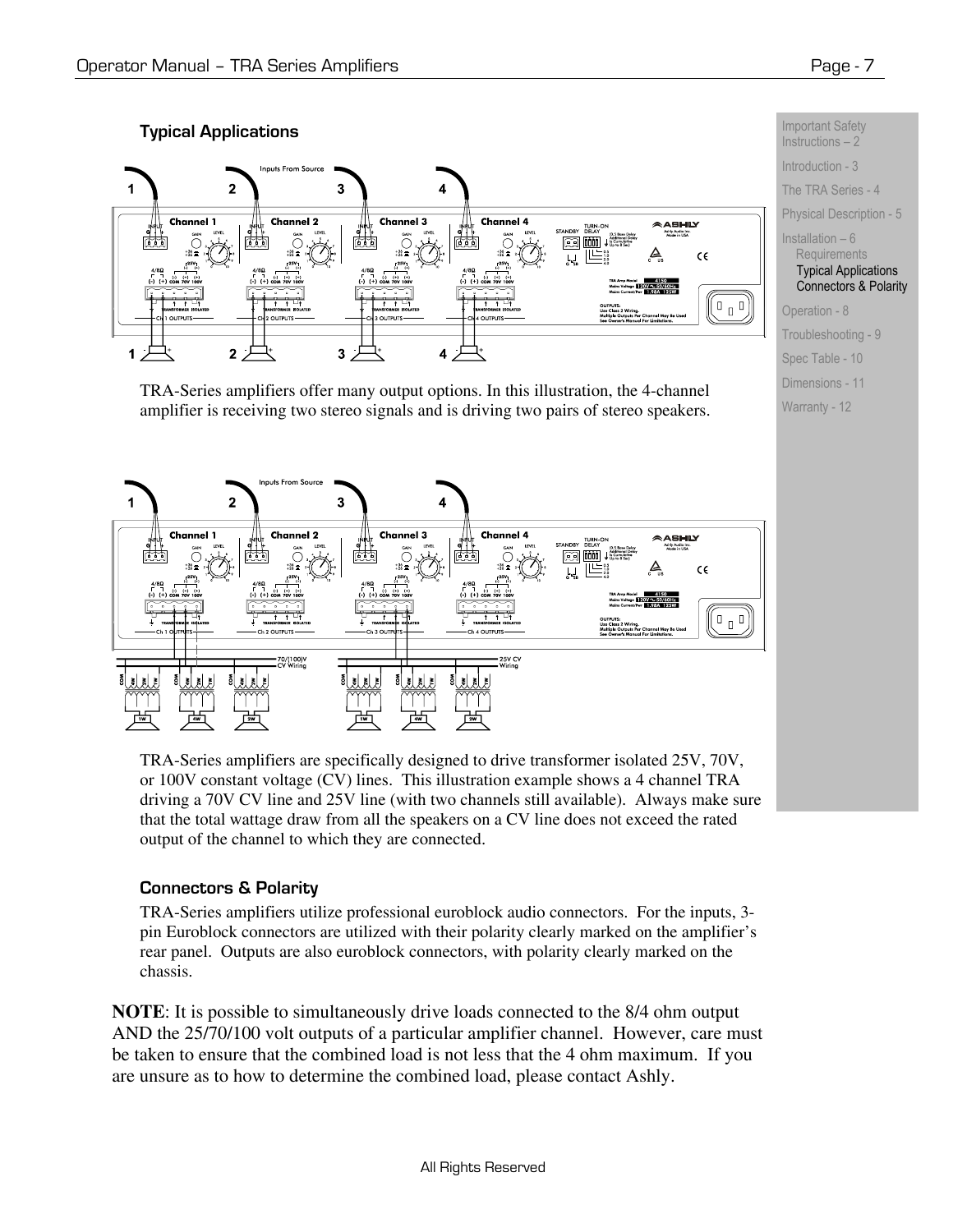Important Safety Instructions  $-2$ Introduction - 3 The TRA Series - 4 Physical Description - 5

Installation – 6 Operation – 8 Troubleshooting - 9 Spec Table - 10 Dimensions - 11 Warranty - 12

## Operation

The amplifier's On/Off Switch is a rocker-type switch located on the left side of the front panel. Turning on the amplifier initiates start-up by activating the inrush current limiter.

When using the remote On/Off function, the main On/Off switch must remain in the On position. See page 11 for more information on remote On/Off connections.

**NOTE**: The power switch does NOT isolate the appliance from mains. Make sure the mains power socket or an alternative disconnect device is near by and easily accessible. When the product is connected to mains, the line-filter and the input of the fuse are energized.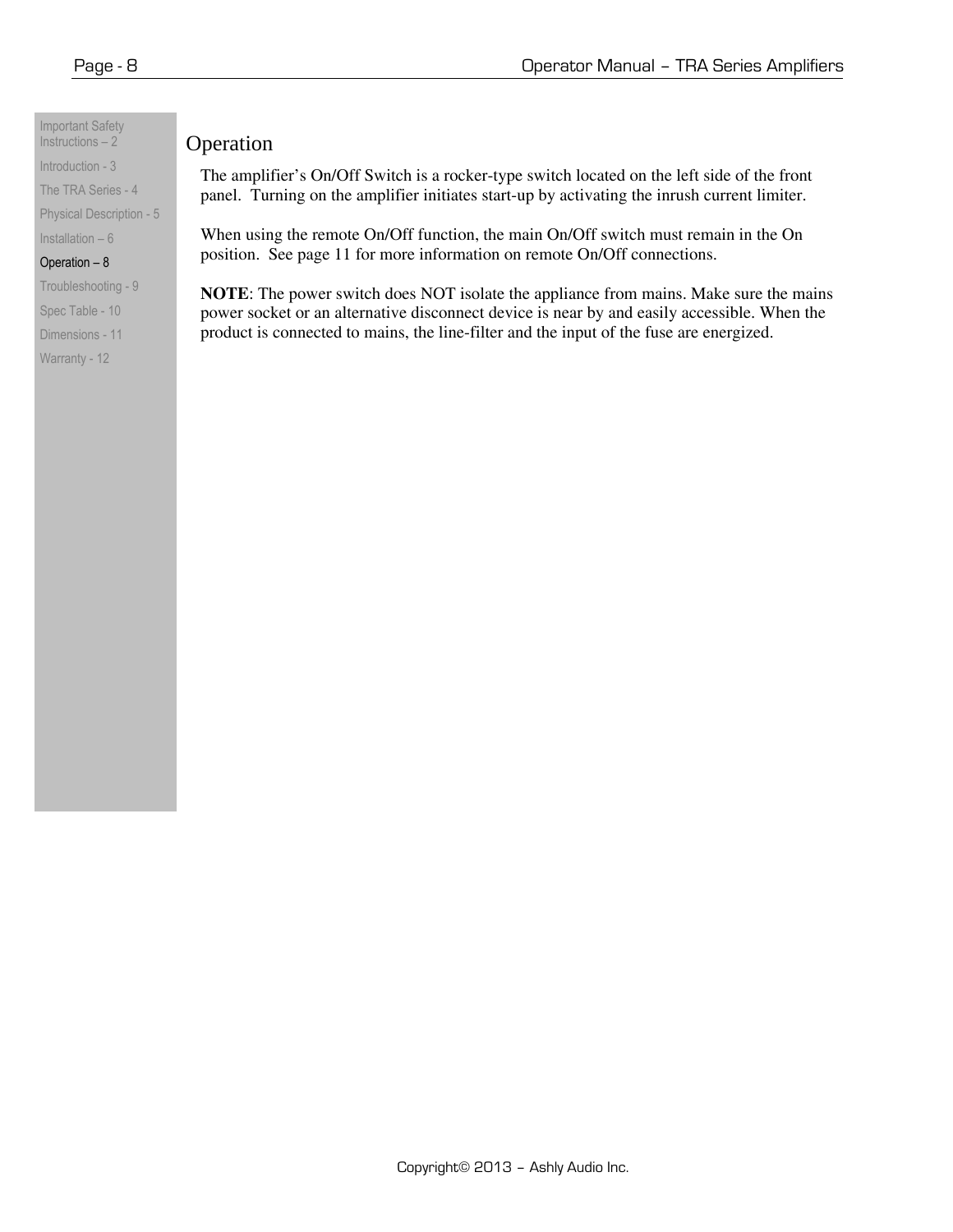# Troubleshooting

|                                                            | Introduction - 3                       |                                                                                                           |                                 |
|------------------------------------------------------------|----------------------------------------|-----------------------------------------------------------------------------------------------------------|---------------------------------|
| Situation                                                  | Indication                             | Action                                                                                                    |                                 |
| No Sound                                                   | Signal LED not lit                     | Check AC plug. Confirm that AC outlet works by plugging                                                   | The TRA Series - 4              |
|                                                            | Clip LEDs not lit                      | in another device.                                                                                        | <b>Physical Description - 5</b> |
|                                                            | Signal LED not lit                     | Make sure the signal source is operating and try another<br>cable. Check position of channel attenuators. | Installation $-6$               |
|                                                            | Signal LEDs responding to signal level | Check the speaker wiring for breaks.                                                                      | Operation - 8                   |
|                                                            |                                        | Try another speaker and cable.                                                                            | Troubleshooting - 9             |
| Signal LEDs show red (Protect Mode)<br>proper ventilation. |                                        | Overheating will cause protective muting. Check for                                                       | Spec Table - 10                 |
| No Channel                                                 | No Channel Separation                  | Check the mode indicators on the front panel and make                                                     | Dimensions - 11                 |
| Separation                                                 |                                        | sure the mode selector on the rear panel is in the two                                                    | Warranty - 12                   |
|                                                            |                                        | channel (stereo) position. Make sure other equipment in                                                   |                                 |
|                                                            |                                        | the signal path such as mixers and preamps are set for                                                    |                                 |
|                                                            |                                        | stereo, not mono                                                                                          |                                 |
| Distorted Sound                                            | Power LED is lit                       | A faulty speaker or a loose connection could cause this.                                                  |                                 |
|                                                            | Signal LEDs responding to signal level | Check the wiring and try another speaker.<br>The signal source might be clipping. Keep the volume         |                                 |
|                                                            |                                        | pots at least halfway up so that the source does not have                                                 |                                 |
|                                                            |                                        | to be overdriven.                                                                                         |                                 |
|                                                            | Clip LEDs not lit                      | Keep the volume pots at least halfway up and try                                                          |                                 |
|                                                            |                                        | changing input sensitivity with the gain selector on the                                                  |                                 |
|                                                            |                                        | rear.                                                                                                     |                                 |
| <b>Hiss</b>                                                | <b>Hiss</b>                            | Unplug the amplifier input to confirm that the hiss is                                                    |                                 |
|                                                            |                                        | coming from the source or from a device upstream. Erratic                                                 |                                 |
|                                                            |                                        | or popping noises indicate an electronic fault in the                                                     |                                 |
|                                                            |                                        | offending unit. To keep the noise floor low, operate the                                                  |                                 |
|                                                            |                                        | primary signal source at full level, without clipping. Avoid                                              |                                 |
|                                                            |                                        | boosting the signal further between the source and the<br>amplifier.                                      |                                 |
| Squeals and                                                | Squeals and Feedback                   | Microphone feedback should be eliminated with mixer                                                       |                                 |
| Feedback                                                   |                                        | controls. If noise continues to build up with no microphone                                               |                                 |
|                                                            |                                        | gain, there is a serious fault in the signal processors or                                                |                                 |
|                                                            |                                        | cables. Working in succession from the signal source                                                      |                                 |
|                                                            |                                        | towards the amplifier and check each device in the signal                                                 |                                 |
|                                                            |                                        | path by reducing its gain or by unplugging it.                                                            |                                 |

Important Safety Instructions – 2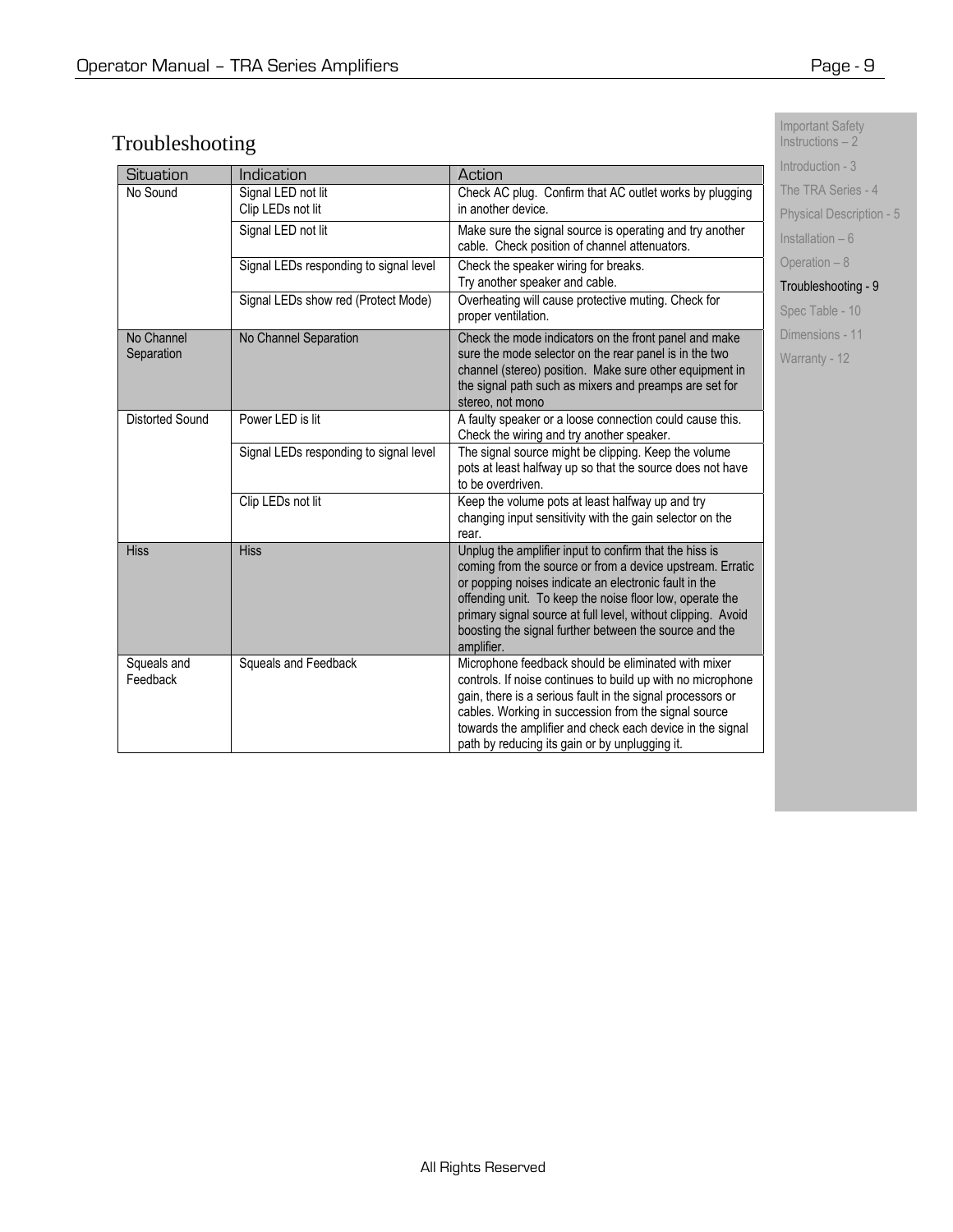Important Safety Instructions – 2 Introduction - 3

| The TRA Series - 4              |  |  |  |  |
|---------------------------------|--|--|--|--|
| <b>Physical Description - 5</b> |  |  |  |  |
| Installation - 6                |  |  |  |  |
| Operation - 8                   |  |  |  |  |
| Troubleshooting - 9             |  |  |  |  |
| Spec Table - 10                 |  |  |  |  |
| Dimensions - 11                 |  |  |  |  |
| Warranty - 12                   |  |  |  |  |
|                                 |  |  |  |  |
|                                 |  |  |  |  |

# Spec Table

|                                                                                                                                               | TRA-2075                                            | TRA-4075                                                   | <i>TRA-2150</i>                                                | <i><b>TRA-4150</b></i>   |  |
|-----------------------------------------------------------------------------------------------------------------------------------------------|-----------------------------------------------------|------------------------------------------------------------|----------------------------------------------------------------|--------------------------|--|
| <b>Power Output Per Channel</b>                                                                                                               |                                                     |                                                            |                                                                |                          |  |
| 8 ohms, 80 Hz - 20 kHz, 1% THD                                                                                                                | 40 W                                                | 40 W                                                       | 80 W                                                           | 40 W                     |  |
| 4 ohms, 80 Hz - 20 kHz, 1% THD                                                                                                                | 75W                                                 | 75W                                                        | 150 W                                                          | 150 W                    |  |
| 25V/70V/100V CV, 80 Hz - 20 kHz, 1% THD                                                                                                       | 75W                                                 | 75 W                                                       | 150 W                                                          | 150 W                    |  |
| Line Current Draw (all channels driven $@4\Omega$ )                                                                                           |                                                     |                                                            |                                                                |                          |  |
| Standby                                                                                                                                       | 37 <sub>m</sub> A                                   | 39 <sub>m</sub> A                                          | 89 <sub>m</sub> A                                              | 102mA                    |  |
| Idle                                                                                                                                          | 320mA                                               | 565mA                                                      | 370mA                                                          | 660mA                    |  |
| 1/8 <sup>th</sup> Power Pink Noise                                                                                                            | 0.70A                                               | 1.25A                                                      | 1.10A                                                          | 1.95A                    |  |
| 1/3 Power Sine Wave                                                                                                                           | 1.23A                                               | 2.25A                                                      | 2.10A                                                          | 3.80A                    |  |
| <b>Thermal Dissipation</b> (all channels driven $@4\Omega$ )                                                                                  |                                                     |                                                            |                                                                |                          |  |
| Standby (BTU /hr)                                                                                                                             | 13                                                  | 15                                                         | 14                                                             | 23                       |  |
| Idle (BTU/hr)                                                                                                                                 | 61                                                  | 113                                                        | 72                                                             | 137                      |  |
| 1/8th Power Pink Noise (BTU/hr)                                                                                                               | 73                                                  | 145                                                        | 111                                                            | 211                      |  |
| 1/3 Power Sine Wave (BTU/hr)                                                                                                                  | 85                                                  | 150                                                        | 126                                                            | 263                      |  |
| Signal to Noise (20 Hz-20 kHz, unweighted):                                                                                                   | >100 dB                                             | >100 dB                                                    | $>103$ dB                                                      | $>103$ dB                |  |
| Voltage Gain:                                                                                                                                 |                                                     | 26 dB, 36 dB sensitivity (selectable)                      |                                                                |                          |  |
| Output Circuitry:                                                                                                                             | Class D                                             | Class D                                                    | Class D                                                        | Class D                  |  |
| <b>Frequency Response</b>                                                                                                                     |                                                     | 80 Hz - 20 kHz -3dB +/- 1.0 dB (due to internal 80 Hz HPF) |                                                                |                          |  |
| Distortion (SMPTE, typical)                                                                                                                   | < $0.5\%$ - 8 $\Omega$ load, 10dB below rated power |                                                            |                                                                |                          |  |
| Distortion (THD-N, typical)                                                                                                                   |                                                     |                                                            | $<$ 0.5% - 8 $\Omega$ load, 10dB below rated power, 20Hz-20kHz |                          |  |
| Damping Factor - 8 ohm load, < 1 kHz                                                                                                          |                                                     |                                                            |                                                                | $>$ 200 into 8 $\Omega$  |  |
| Input Impedance                                                                                                                               |                                                     |                                                            |                                                                | 20 k $\Omega$ , balanced |  |
| Maximum Input Level:                                                                                                                          |                                                     |                                                            |                                                                | $+21$ dBu                |  |
| Input Impedance                                                                                                                               |                                                     |                                                            |                                                                | $20k\Omega$ balanced     |  |
| Cooling                                                                                                                                       | Convection                                          |                                                            |                                                                |                          |  |
| Front Panel Indicators per channel                                                                                                            | Clip & Signal                                       |                                                            |                                                                |                          |  |
| <b>Front Panel Indicators overall</b><br>power, standby, protect                                                                              |                                                     |                                                            |                                                                |                          |  |
| Per channel: front panel<br>Attenuators                                                                                                       |                                                     |                                                            |                                                                |                          |  |
| Input Connectors, each channel                                                                                                                | 3- Pin Euroblock                                    |                                                            |                                                                |                          |  |
| Output connectors, each channel                                                                                                               | Screw terminals                                     |                                                            |                                                                |                          |  |
| Output Overcurent, DC Output, Mail Supply Rail Overvoltage<br><b>Amplifier Protection</b><br>Chassis Temperature, Inrush Limiting, Mains Fuse |                                                     |                                                            |                                                                |                          |  |
| Power Cable Connector                                                                                                                         |                                                     | 3-Prong IEC                                                |                                                                |                          |  |
| <b>Dimensions</b>                                                                                                                             |                                                     | 19" x 3.5" x 11"                                           |                                                                |                          |  |
| Weight                                                                                                                                        | 19.5 lbs                                            | 29.5 lbs                                                   | 19.5 lbs                                                       | 29.5 lbs                 |  |

*All Specifications Subject to Change or Improvement Without Notice.*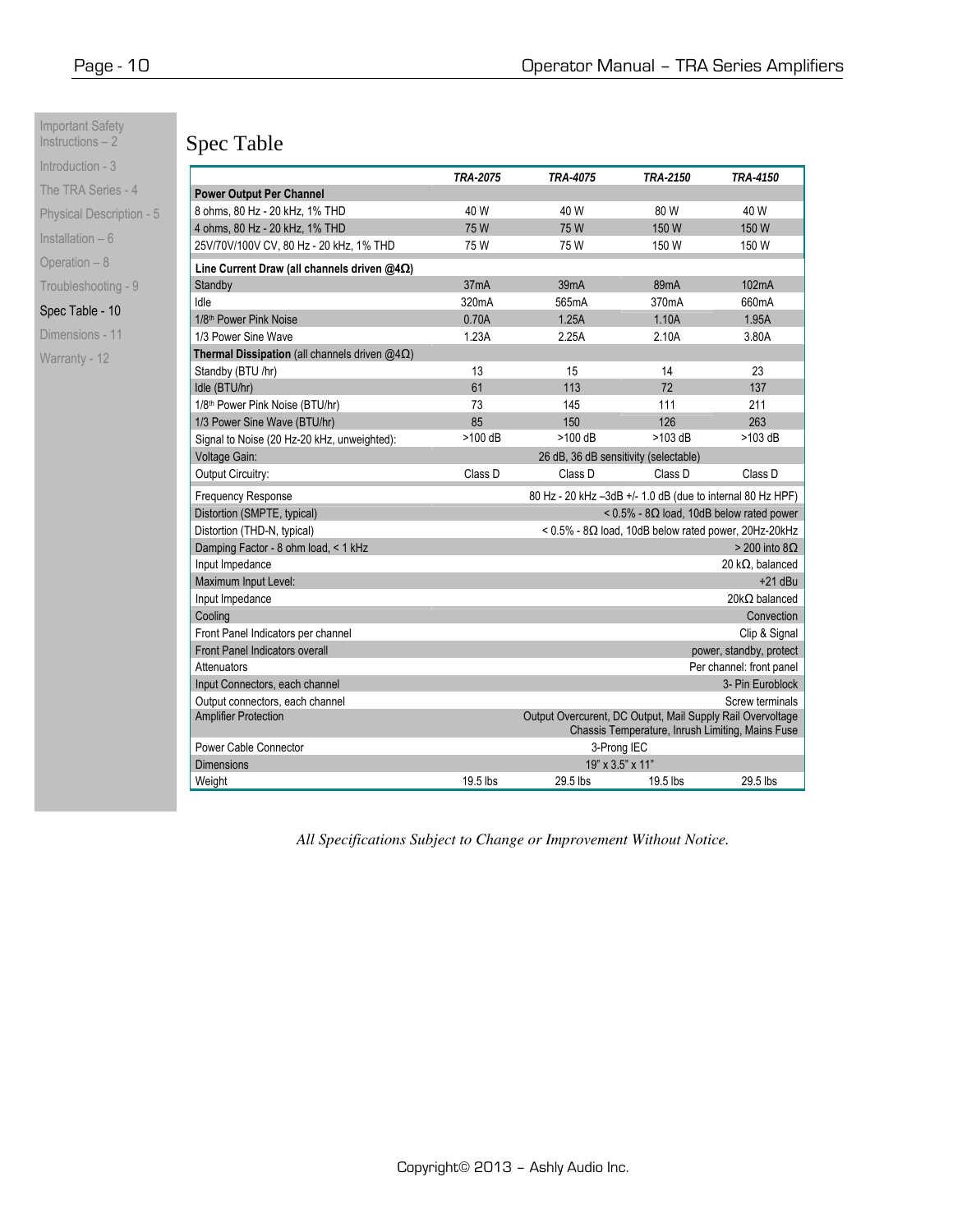